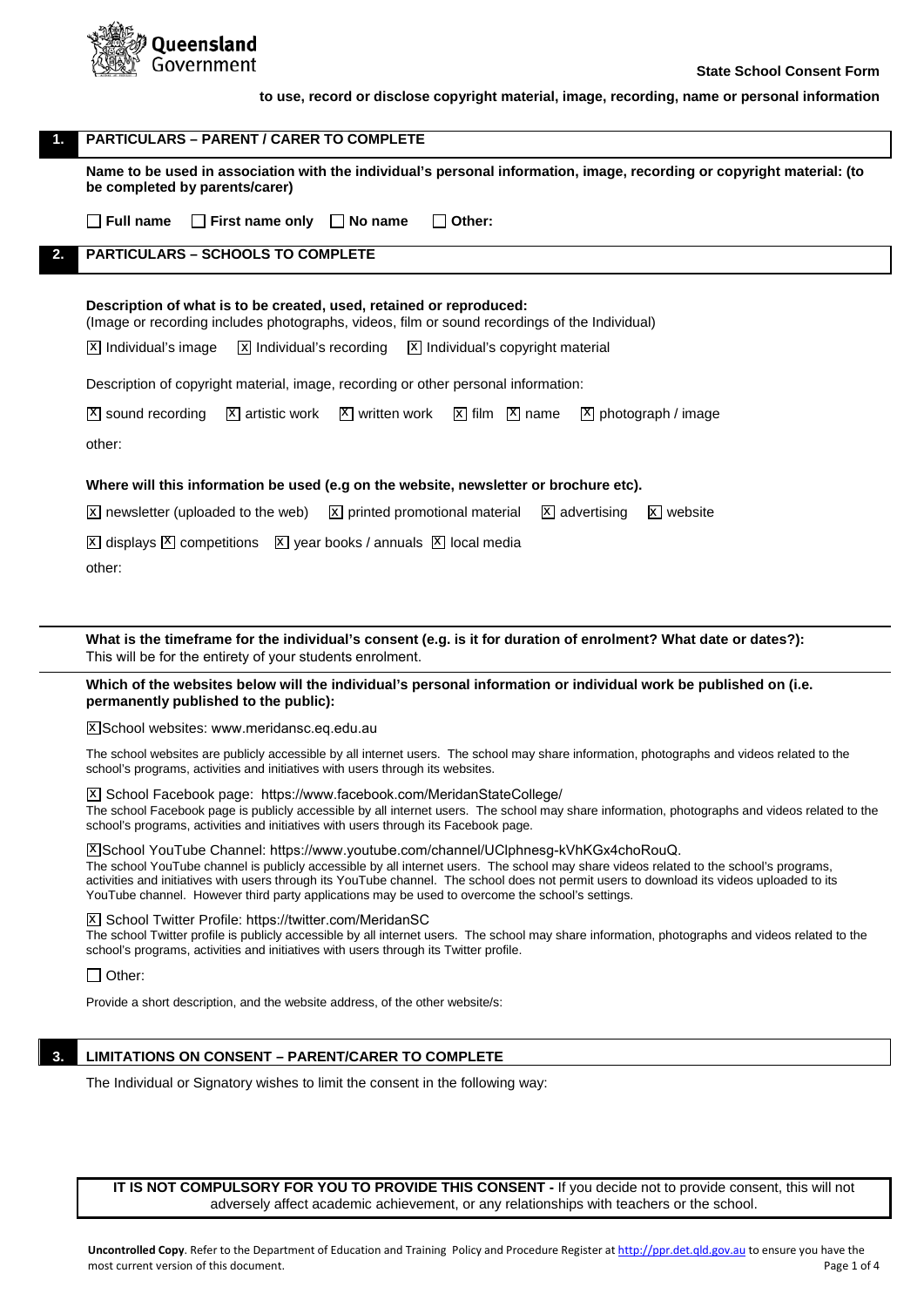

|  | <b>DETAILS</b>                                                                                                    |                                       |  |
|--|-------------------------------------------------------------------------------------------------------------------|---------------------------------------|--|
|  | Name of Individual                                                                                                | <b>Address of Individual</b>          |  |
|  |                                                                                                                   |                                       |  |
|  |                                                                                                                   |                                       |  |
|  |                                                                                                                   |                                       |  |
|  | Name of School (at which the Individual is enrolled, employed or volunteers)                                      |                                       |  |
|  |                                                                                                                   |                                       |  |
|  |                                                                                                                   |                                       |  |
|  |                                                                                                                   |                                       |  |
|  | Signature of the Individual (if over 18 years of age, or if<br>under 18 years of age and capable of understanding | <b>Date</b>                           |  |
|  | and giving this consent) Please type your name below<br>as signature consent                                      |                                       |  |
|  |                                                                                                                   |                                       |  |
|  | Signature of the parent or guardian (required if                                                                  | <b>Date</b>                           |  |
|  | the Individual is under 18 years) Please type your<br>name below as signature consent                             |                                       |  |
|  |                                                                                                                   |                                       |  |
|  |                                                                                                                   |                                       |  |
|  | Name of signing parent or guardian                                                                                | Address of signing parent or guardian |  |

## **5. CONSENT GIVEN**

On behalf of the individual identified in Section 4 of this Consent Form (the Individual), the person or persons signing this Consent Form (the Signatory)\* grant consent to the Department of Education and Training (the Department), to a State School and to any other Department or Agency of the State of Queensland (the State) to use, record and disclose the Individual's:

- name, image, recording and any other identifying information specified in the Particulars section of this Consent Form (personal information); and
- copyright material, including their written, artistic or musical works or video or sound recordings specified in the Particulars section of this Consent Form (Individual work).

\*Note: If the Individual is under 18 years of age, the Signatory must be a parent or guardian of the Individual. The Individual must also sign if he or she is under 18 and able to give and understand the consent. If the Individual is 18 or older, the Signatory and the Individual will be the same person.

## **6. PURPOSE**

This consent only applies to any use, recording or disclosure of the Individual's personal information or Individual work, in connection with the Department or the State, for the following purposes:

- any activities engaged in during the ordinary course of the provision of education and training (including assessment) or other purposes associated with the operation and management of the Department or the Individual's school;
- public relations, promotion, advertising, media and commercial activities. This only includes via the internet and Social Media Websites if the relevant website is identified as a permitted website for the purposes of this consent in the Particulars section of this Consent Form; where the material is uploaded to a Social Media website or other website:

any purpose, commercial or otherwise, required by the operators of the website as a condition of uploading the personal information or Individual work; and

- transfer of the personal information outside of Australia in the course of the operation of the website.
- use by the media in relation to the Individual's participation in school activities or community events, including, for example, dramatic or musical performances, sporting activities and award ceremonies; and
- any other activities identified in the Particulars section of this Consent Form

## **7. DURATION**

If the Department, the State or another person permitted by them is using the Individual's personal information or Individual work, or has entered into contractual obligations in relation to the Department's material that incorporates the Individual's personal information or Individual work, the consent will continue in relation to that material until the use is complete or until the contractual obligations come to an end. It is not possible for the Signatory or the Individual to withdraw the Individual's personal information or Individual work or revoke this consent in relation to such

**Uncontrolled Copy**. Refer to the Department of Education and Training Policy and Procedure Register a[t http://ppr.det.qld.gov.au](http://ppr.det.qld.gov.au/) to ensure you have the most current version of this document. The page 2 of 4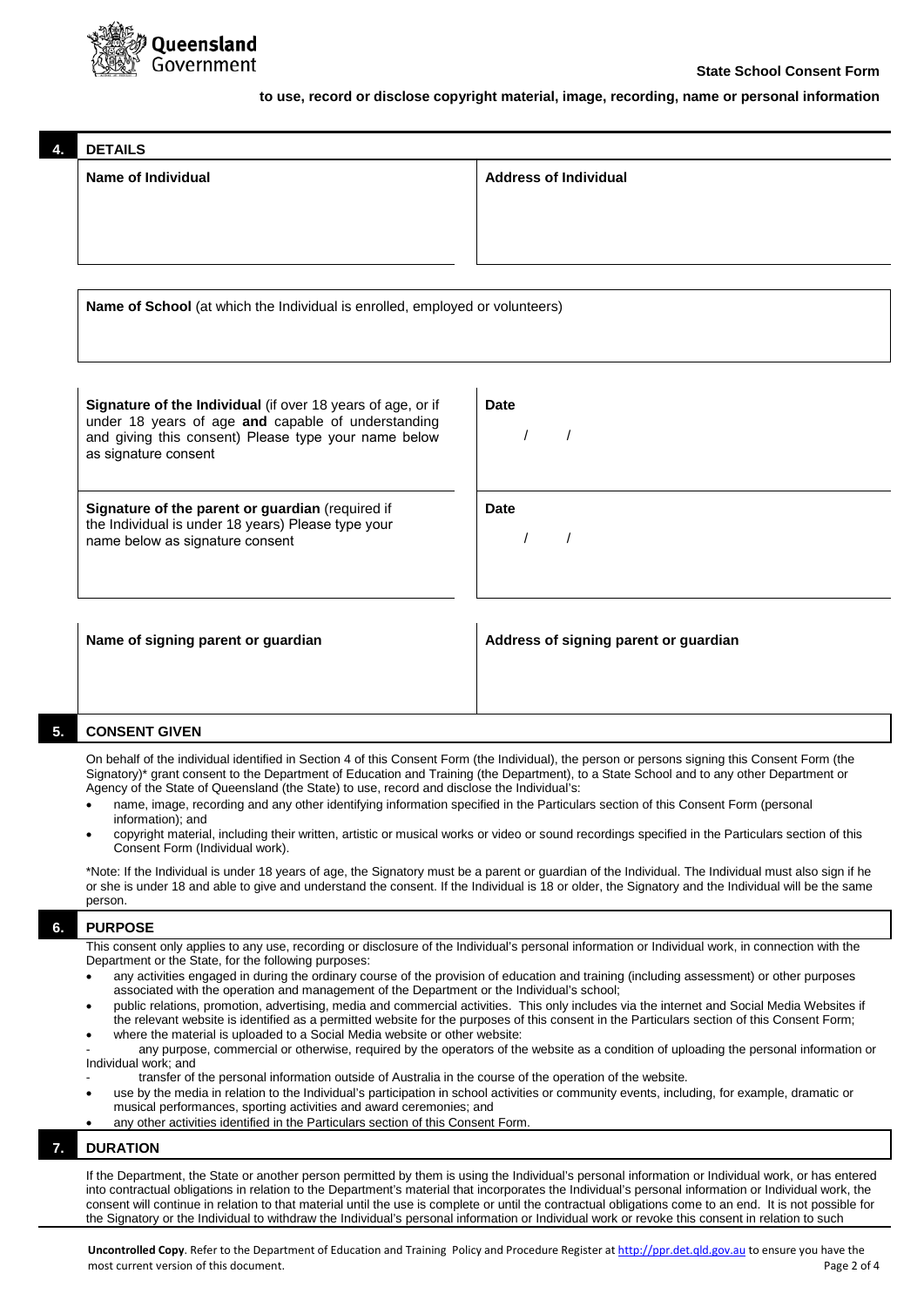

existing uses of that material.

If you do wish to revoke or modify this consent in relation to any further new uses of the Individual's personal information or Individual work, the Individual or the Signatory should send a notice in writing to the person nominated in Section 9 of this Consent Form. After that notice is received, the Department and the State will still be able to continue the existing uses, but will not be able to make any further new use of the Individual's personal information or Individual work.

The Signatory acknowledges that where material is uploaded to a Social Media website or other website:

- the use and contractual obligations may be perpetual and irrevocable; and
- it may not be possible to ensure that all copies of the material are deleted or cease to be used, and the Department and the State will not be responsible for doing so.

## **8. DEFINITIONS**

- 'Use' includes:
	- to create, make copies of, reproduce, modify, adapt or retain in any form, including by camera, video, digital recorder, webcam, mobile phone or any other device; and
	- to distribute, publish or communicate in any form, including in newsletters and other print media, television and the internet and Social Media websites,
	- in whole or in part, and to permit other persons to do so.
- The Department or the State will not pay the Signatory or the Individual for giving this consent or for the use of the Individual's personal information or Individual work.
- This Consent Form revokes and replaces all previous consent forms in relation to the use of the Individual's personal information or Individual work.
- This Consent Form is a legally binding and enforceable agreement between the Signatory and the Department or the State,
- Nothing in this Consent Form limits the rights that the Department or the State reserve in relation to the use of the Individual's personal information, Individual work or other intellectual property under any other law.
- The 'Department' and the 'State' include the officers and employees of the Department and the State engaged in performing services for the Department and the State.
- 'Social Media Website' includes any website operated by a third party which facilitates the uploading and sharing of user generated content, including social and professional networking websites, web forums, blogs and wikis.
- This consent extends to the Department and the State:
	- disclosing the Individual's personal information and Individual work to the Department's and the State's agents, contractors and volunteers for the purpose of performing services for the Department and the State; and
	- permitting those persons to use, record and disclose such material to the same extent as the Department and the State are entitled to deal with the Individual's personal information and Individual work.

## **9. NOTE**

The Department will use its best endeavours to ensure the person signing this Consent Form is authorised to do so, but takes no responsibility for circumstances in which it is misled as to the identity or authority or ability of a person to provide consent.

If you require a copy of this signed Consent Form, or if you wish to revoke this consent, please contact the Principal of the school at which the Individual is enrolled or works or send a request in writing to the District Office.

## **10. INFORMATION**

#### **What is this consent for?**

This Consent Form authorises the Department and the State to use the Individual's personal information and copyright material, together with information about the Individual's participation in Departmental and State initiatives, for any use by the Department and the State associated with the purposes identified in Section 6 of this Consent Form. The consent covers the entire or partial use of the Individual's personal information and copyright material in conjunction with other words and images.

For example, the Individual's personal information and copyright material may appear in school newsletters, magazines, websites (including Social Media Websites) and other school, departmental or State publications, as well as in television advertising, videos, brochures, forms, public relations displays, annual reports, press advertising, internal documents such as manuals, websites, certificates and strategic plans, and posters and other promotional material. There may also be occasions on which the Department may approve the media, such as local newspapers and television stations, using information and copyright material in relation to the Individual (for example, where the Individual is involved in dramatic or musical performances, sporting activities or award ceremonies).

#### **Websites**

Individuals and Signatories should be aware that publication of an Individual's personal information and Individual work on Social Media Websites is similar to publication in newsletters, magazines, brochures, etc; however publication on Social Media Websites is publication of that material to the world at large.

Individuals and Signatories should be aware that the publication of an Individual's personal information and Individual work, by the Department or the State, on a Social Media Website typically constitutes a permanent and publicly available record of that material. This means that anyone may be able to copy and use an Individual's personal information and Individual work that has been published on a Social Media Website for any purpose and without the consent or knowledge of the Department, the State or the Individual. Individuals or Signatories should not grant their consent to the Department or the State to use an Individual's personal information or Individual work in connection with a Social Media Website if the Individual or Signatory does not agree to the material being permanently available to the public.

If an Individual's personal information or Individual work is published on a Social Media Website, that material will be governed by the privacy policy and terms of use of the relevant Social Media Website. The Department or State cannot reasonably control how an Individual's personal information or Individual work is used by third parties once the material has been published on a Social Media Website.